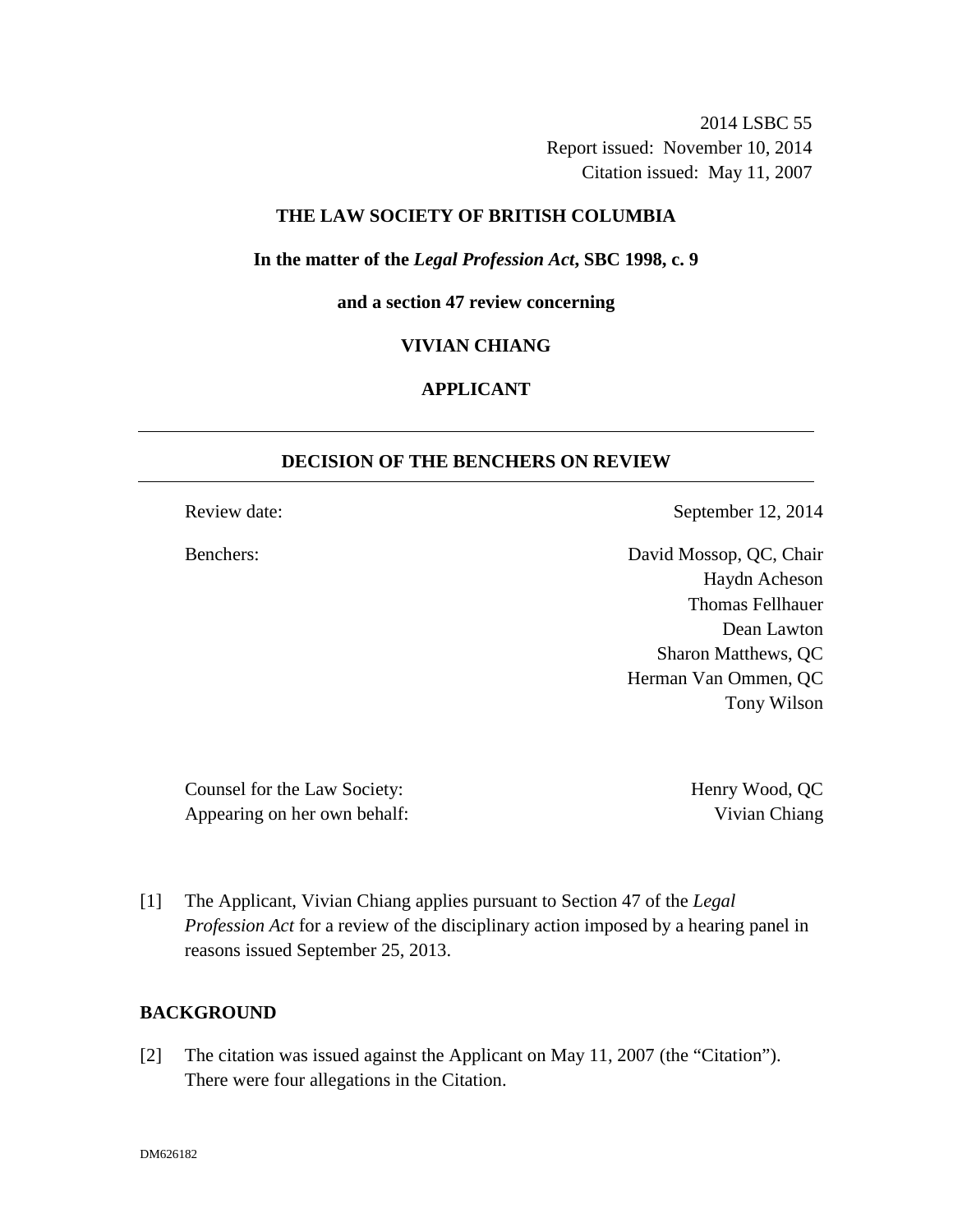- [3] At the hearing in October 2008, the Law Society withdrew one of the allegations. The hearing panel, by a majority decision, dismissed the Citation. A minority of the panel found professional misconduct in respect of one allegation that concerned misleading the court.
- [4] The Law Society sought a review of the decision on Facts and Verdict.
- [5] On review, the Benchers upheld the decision of the minority. The Benchers found professional misconduct with respect to one allegation in the citation and referred the matter back to the hearing panel for a determination on disciplinary action.
- [6] The Applicant appealed the review panel's decision to the Court of Appeal. The review panel's decision was upheld by the Court of Appeal in *Law Society of British Columbia v. Chiang*, 2013 BCCA 8.
- [7] The Applicant sought leave to appeal to the Supreme Court of Canada, but on June 13, 2013 her leave application was dismissed with costs.
- [8] On August 29, 2013, the hearing panel reconvened to determine disciplinary action. In reasons issued September 25, 2013 (the "Disciplinary Action Decision") the hearing panel determined the appropriate sanction to be:
	- (a) one month's suspension to be served starting November 2013; and
	- (b) costs of \$10,000 payable by August 31, 2014.
- [9] The suspension was since stayed pending the outcome of this review

## **ADJOURNMENT REQUEST**

- [10] This Review commenced with a request by the Respondent for an adjournment to allow her additional time to prepare written submissions. She explained that until recently she expected to be represented by Mr. Tretiak, QC.
- [11] When considering a request for adjournment, we must consider the Applicant's right to a fair hearing and any prejudice the Applicant may suffer if an adjournment is not granted. This must be weighed against the desirability of a speedy and expeditious proceeding. The right to a fair hearing is paramount.
- [12] In this case the Applicant has a lengthy history of adjournment requests and missed deadlines. The details of those requests are set out in 2014 LSBC 10, 2014 LSBC 26, 2014 LSBC 28 and 2014 LSBC 43. A brief summary is as follows: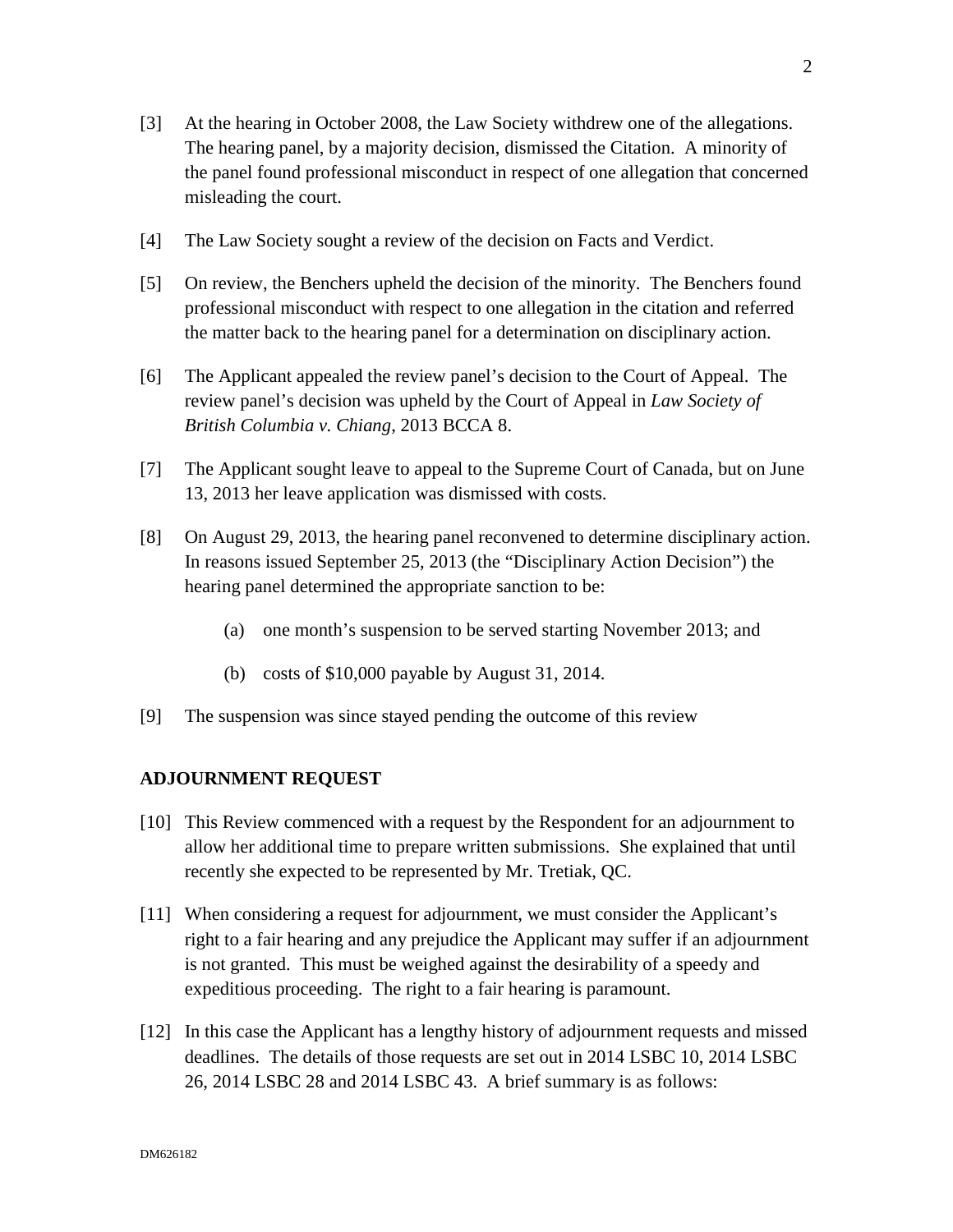- (a) on February 27, 2014 she applied for an adjournment of the review date then set for March 31, 2014, having missed the deadline to provide written submissions by February 10, 2014;
- (b) the adjournment was not granted but the time to provide written submissions was extended to March 13, 2014. (see 2014 LSBC 10);
- (c) on March 12, 2014, the Applicant applied again for an adjournment due to her desire to retain counsel. With the Law Society's consent, the Review was adjourned to July 21, 2014, and the time to file written submissions was extended to June 16, 2014;
- (d) on June 14, 2014, the Applicant applied for yet another adjournment which was denied but the time for filing written submissions was extended to July 4, 2014 (see 2014 LSBC 28);
- (e) subsequently the Law Society consented to an adjournment of the Review to September 12, 2014 on a peremptory basis; and
- (f) on September 10, 2014, the Applicant applied for another adjournment which was denied (see 2014 LSBC 43).
- [13] The Applicant confirmed that there had been no change in circumstances since two days earlier when her last adjournment request was denied.
- [14] The lengthy history of adjournments and missed deadlines emphasizes the need for this matter to be heard. We were not advised of any prejudice the Applicant would suffer if the hearing proceeded as scheduled, other than the same grounds of prejudice that she asserted prior to 2014 LSBC 43.
- [15] The Applicant is capable of representing herself; she is fully aware of the issues. The Applicant previously represented herself in all the Law Society proceedings as well as in the Court of Appeal and in the Application for Leave to the Supreme Court of Canada.
- [16] The Review Panel noted that she read from a prepared text. This is a review on the record so there is no concern about dealing with new evidence. The Law Society, although a respondent in this Review, provided the Applicant with written submissions a week in advance of this Review, setting out, in detail, its position on this Review. The Applicant's request for adjournment was denied, and the Review proceeded.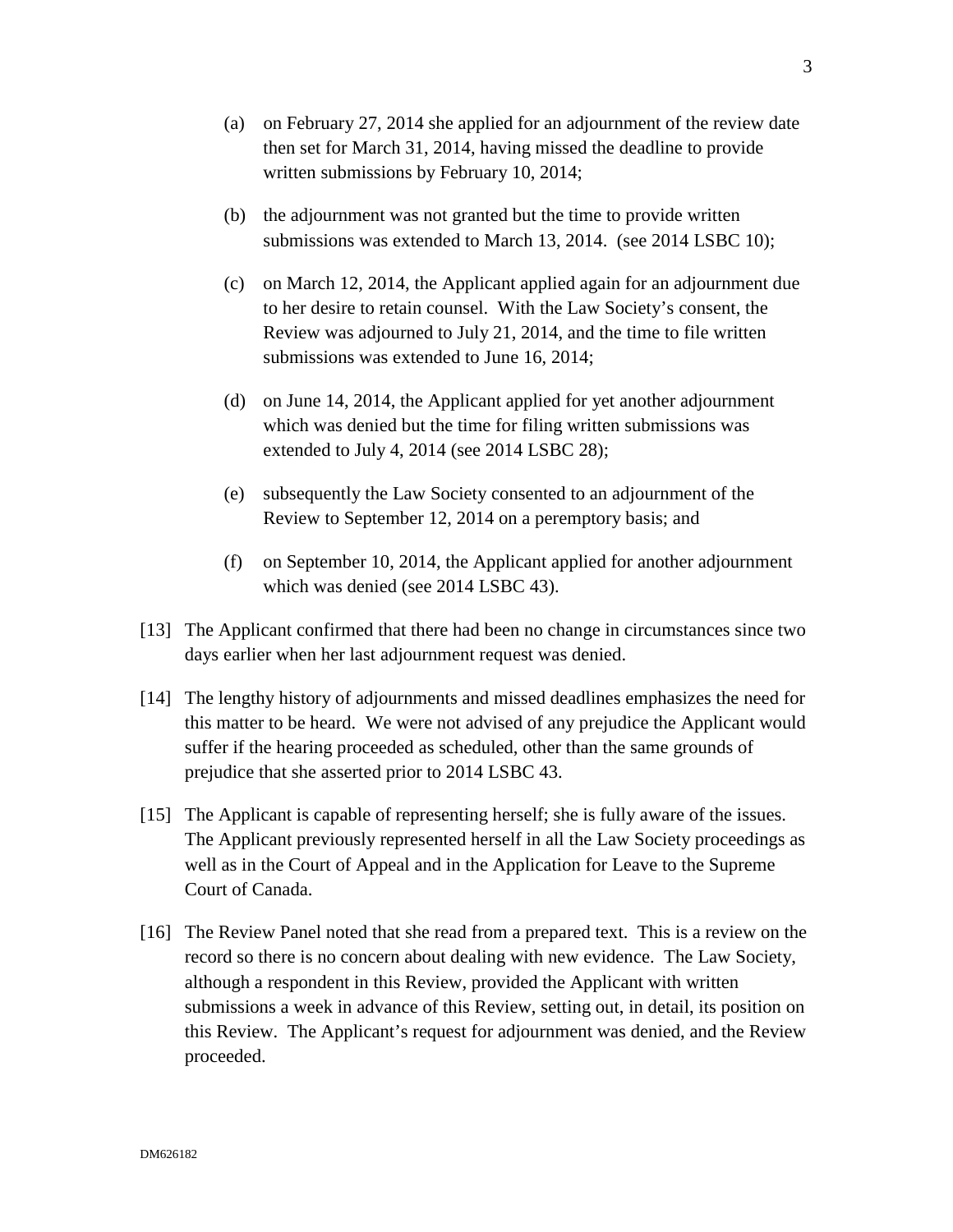- [17] This Review Panel notes that the Applicant also wanted the transcripts of the review proceedings on liability and the Court of Appeal proceeding. This was another reason for an adjournment. This Review Panel fails to see how those transcripts would be of any assistance to her. Those proceedings were reviews on the record. In addition, she never ordered the transcripts.
- [18] When deciding to grant an adjournment, a hearing panel or review panel balances two values: fairness to the lawyer; and the public interest. Public interest includes a speedy determination of discipline matters, which must be balanced against the applicant's ability to prepare. However, at some time in the process, the public interest in having discipline matters conclude will prevail over the right of the applicant to have more time to prepare. This case has reached that point. In our view, the Applicant has had ample opportunity to prepare, and the public interest in concluding the matter now far outweighs her further right in that regard. For that reason and because no new grounds for an adjournment (new since her application for an adjournment was dismissed two days previously) were asserted, we dismissed the application.

### **SECTION 47 REVIEW**

- [19] The Applicant, by letter dated October 23, 2013, applied for "a review on the record of the decision issued by the hearing panel on September 25, 2013".
- [20] By letter dated November 26, 2013 the Applicant sought to amend her notice by seeking "a review on the record of all decisions related to my citation issued by the Law Society on May 11, 2007".
- [21] Section 47 of the *Legal Profession Act* states:

Within 30 days after being notified of the decision of a panel … the applicant or respondent may apply in writing for review on the record …

- [22] The Applicant asserts that Section 47 is broadly worded and does not limit her right to a review of only the hearing panel's September 25, 2013 decision.
- [23] Section 47 is limited to a review of a specific decision of a panel, not "all decisions related to my citation …". We find that this Review Panel's jurisdiction is limited to a review of the hearing panel's decision issued September 25, 2013.
- [24] In addition to the plain wording of Section 47, it would be inappropriate for this Review Panel to review the decision of the Benchers on review issued in December 2010 because a review panel does not have the jurisdiction to review another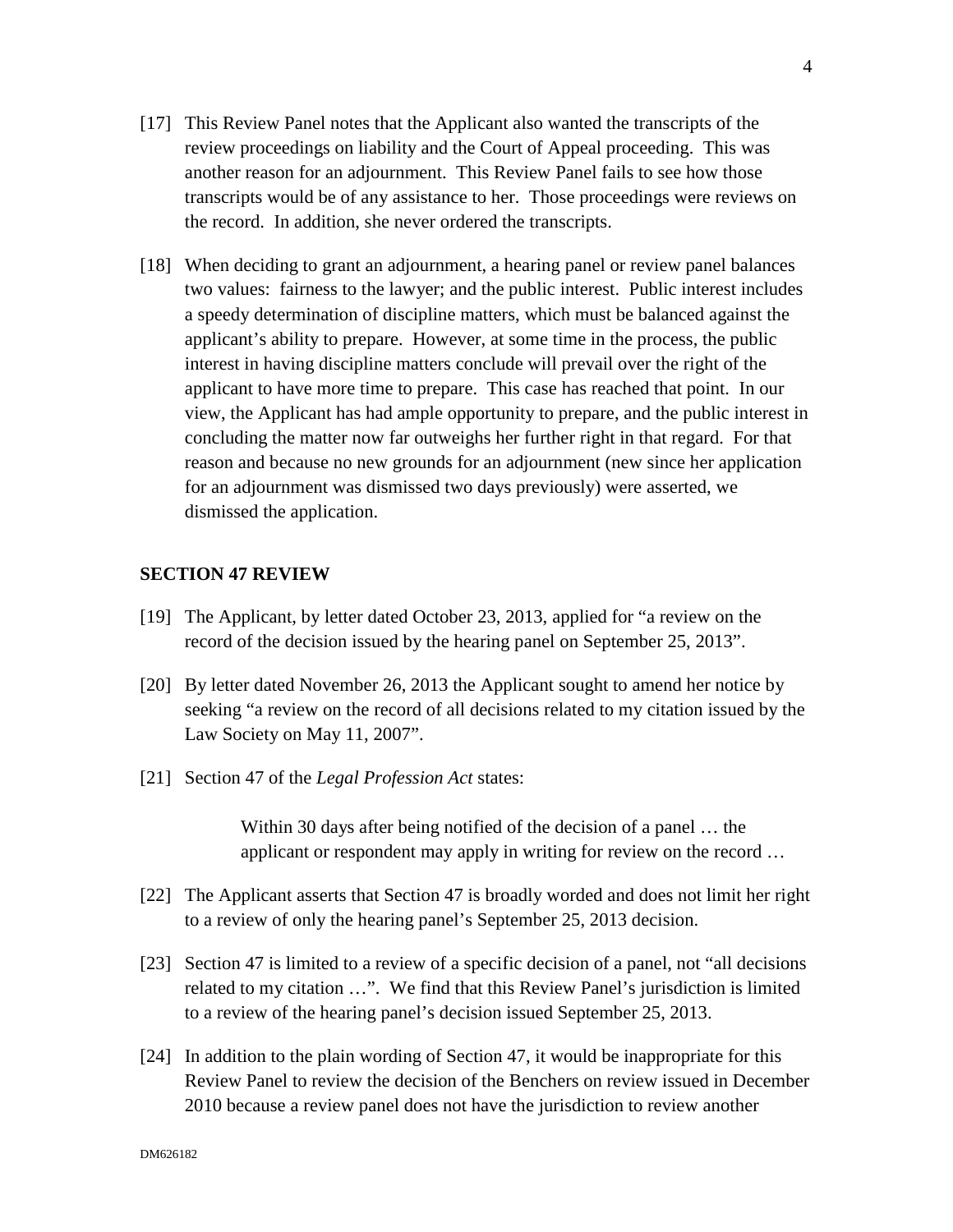review panel's decision. A review panel is limited to reviewing the decisions of a panel made under Section 22(3) (a credentials hearing) or Section 38(5), (6) or (7), which are decisions made by a discipline hearing panel. The decision of the Benchers on review is a decision made pursuant to Section 47, which is subject only to an appeal to the Court of Appeal.

- [25] Further, the Applicant has appealed the review panel's decision to the Court of Appeal. The decision of the review panel was upheld by the Court of Appeal. The Applicant has exhausted all avenues of appeal open to her with respect to the determination of facts and verdict. The principles of *res judicata* apply to prevent such a review even if we had the jurisdiction to entertain it.
- [26] We reject the Applicant's request to review all decisions relating to the citation. This Review is limited to the decision of the hearing panel issued September 25, 2013.

## **STANDARD OF REVIEW**

- [27] Pursuant to Section 47(5) of the *Legal Profession Act*, the Benchers on review have the power to either confirm the decision of the panel or substitute a decision the panel could have made under the Act. The Benchers on review therefore have a discretion to exercise with respect to the nature and severity of the disciplinary action imposed.
- [28] The leading case on the standard of review applicable to a review of a disciplinary action is *Law Society of BC v. Hordal*, 2004, LSBC 36. In *Hordal* it was held that the standard of review is one of correctness subject to qualifications:
	- (a) if the factual matters are in dispute and the initial hearing panel has made factual findings grounded in an assessment of credibility, the review panel should show deference to the hearing panel in respect to those factual findings; and
	- (b) in considering questions regarding the correctness of a finding or the duration of a suspension, the review panel should consider the hearing panel's decision to be correct if it falls within an appropriate range.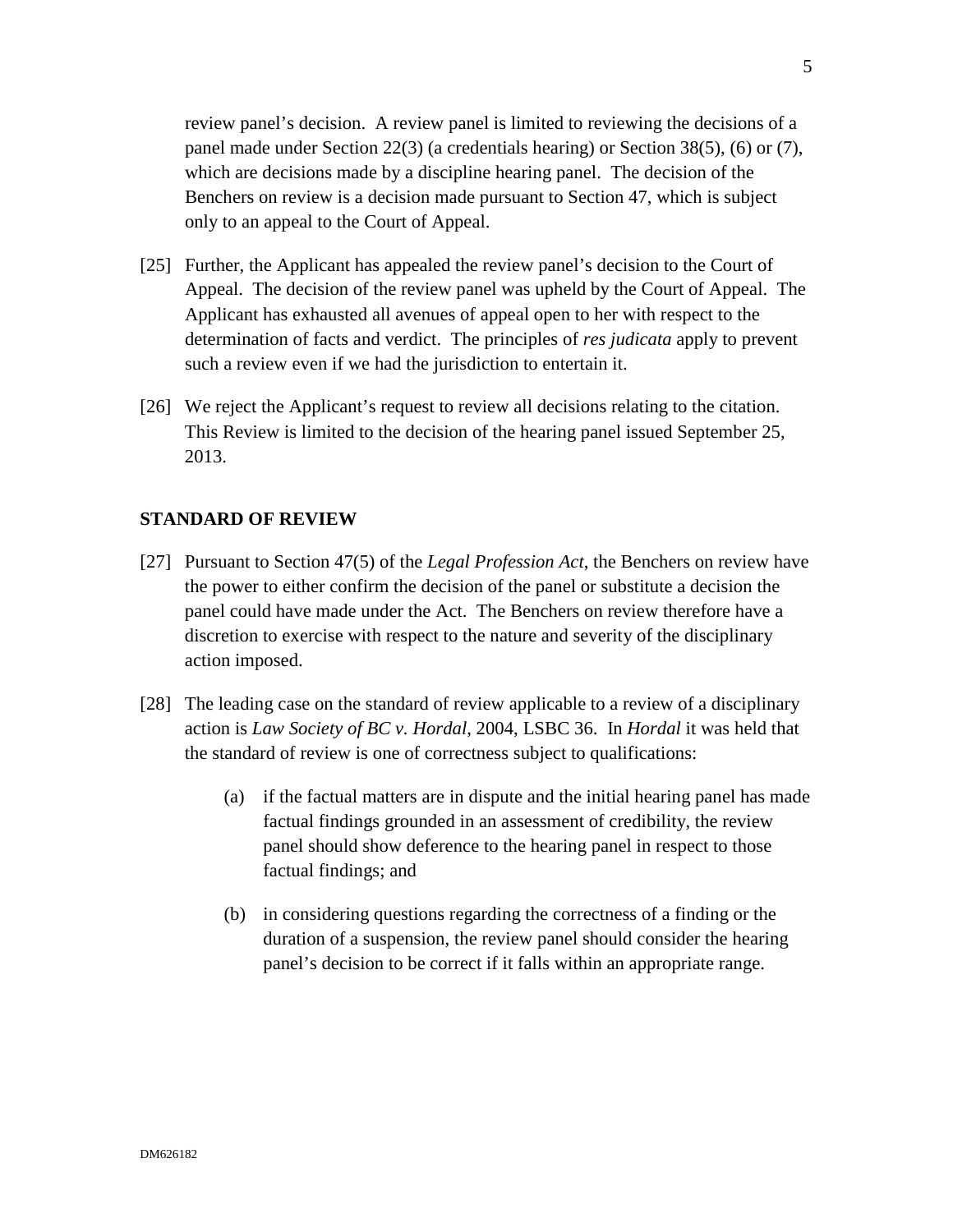#### **THE DECISION**

[29] The hearing panel summarized the circumstances of the professional misconduct in question in paragraph 3 of their Reasons as follows:

> The finding of professional misconduct was made in respect of an appearance by the Respondent in the British Columbia Supreme Court on an application where the Respondent was representing a company in which the Respondent was a principal and had a significant personal financial interest. The dissenting decision, the Benchers on Review and the Court of Appeal determined that the Respondent had intentionally misled the Court by seeking from that Court on short leave, relief that was beyond the relief permitted by the order made allowing the application on short leave.

- [30] We agree that this is an accurate characterization of the facts as found by the minority of the hearing panel and confirmed by the Benchers on review. The panel then considered the factors set out in *Law Society of BC v. Oglivie*, [1999] LSBC 17, which is recognized as the appropriate framework for determining the appropriate penalty.
- [31] The panel then concluded in paragraph 31 as follows:

We are of the view that the circumstances of this case require that a period of suspension of one month be imposed and we so order. The Respondent did not offer any explanation for the conduct that would allow a lesser penalty to be imposed. As indicated earlier, it is the view of the Panel that the Respondent has yet to develop an appreciation for the extent to which she has misconducted herself, despite a strong message to that effect from the highest court in this Province.

- [32] The Applicant submitted that the disciplinary action was too harsh because:
	- (a) no harm was done;
	- (b) she has already suffered enough;
	- (c) she was treated differently than other lawyers;
	- (d) the Law Society ought to have taken a less punitive approach, such as a conduct review.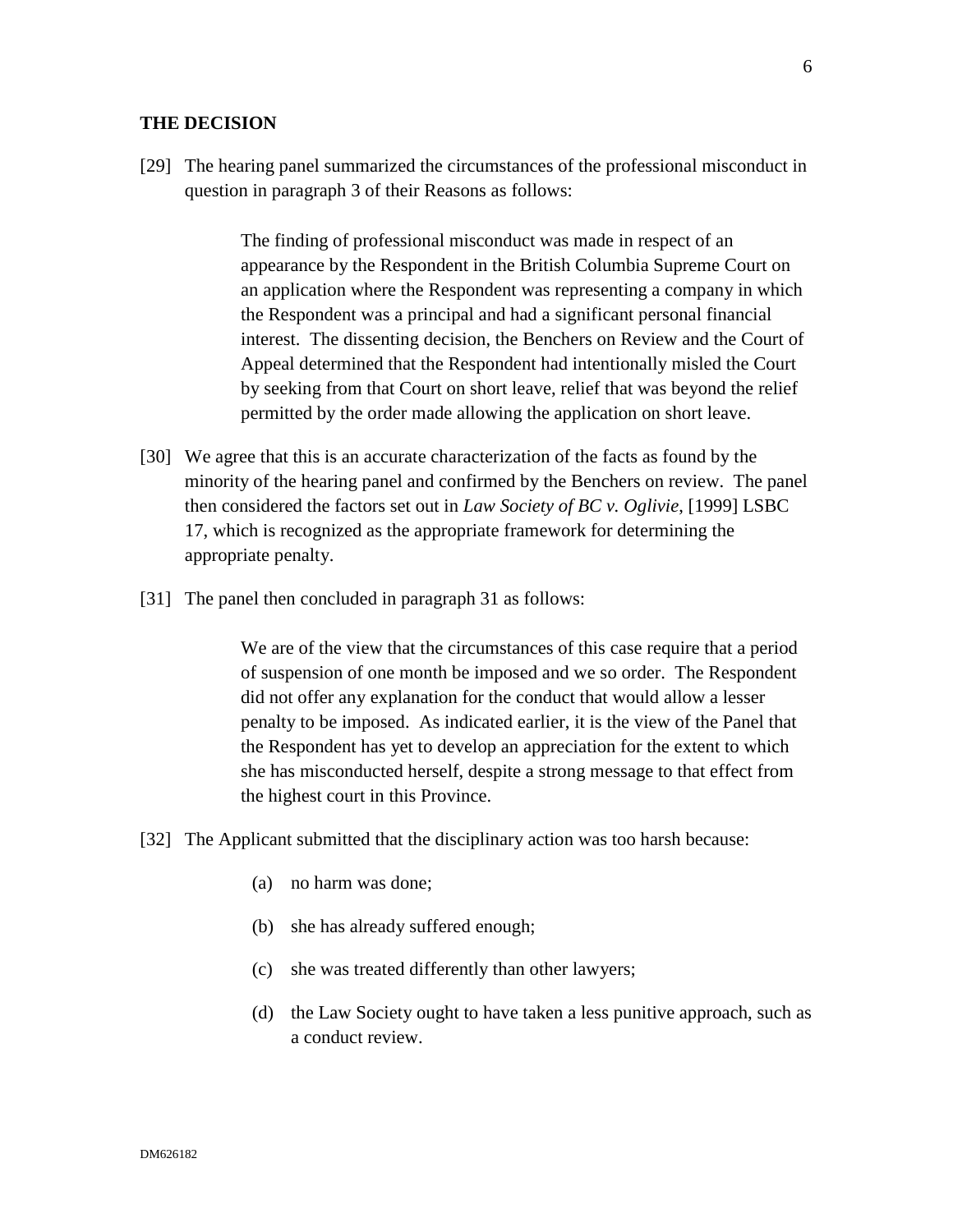#### **NO HARM WAS DONE**

[33] The Applicant asserts that no harm was done. The panel considered this argument in paragraph 20. They found, correctly in our view, that the parties in the litigation were negatively affected. They faced additional unjustified costs due in part to the Applicant's misleading behaviour.

# **THE APPLICANT HAS SUFFERED ENOUGH**

- [34] In support of this position, the Applicant says she was ordered to pay costs in the court proceeding, her company went into bankruptcy, and she has been humiliated by publication of the reasons concerning this matter.
- [35] With respect to costs in the court proceedings, there is nothing in the record verifying that the Applicant was held personally liable for costs. The plaintiff company was required to pay costs, but in the context of commercial litigation that should not be considered in these proceedings as punishment against her.
- [36] The Applicant says publication of the Law Society reasons humiliated her. There is no doubt publication by the Law Society that a lawyer has committed professional misconduct is painful and humiliating. Publication is necessary and proper for two reasons. First, it aids in general deterrence of such behaviour. Second, the public interest requires that the Law Society be open and transparent in its disciplinary proceedings.
- [37] Although publication is painful, it is a normal incident of the disciplinary process and thus not a basis for determining that the disciplinary action imposed was inappropriate.

### **TREATED DIFFERENTLY**

- [38] The Applicant says other lawyers found to have committed similar acts have received less severe sanctions. At the heart of this submission is the Applicant's failure to acknowledge the real gravamen of her misconduct.
- [39] In her submissions, the Applicant directed us to paragraph 13 of the panel's reasons, asserting that she disagreed with that characterization of the evidence.
- [40] Paragraph 13 of the reasons states: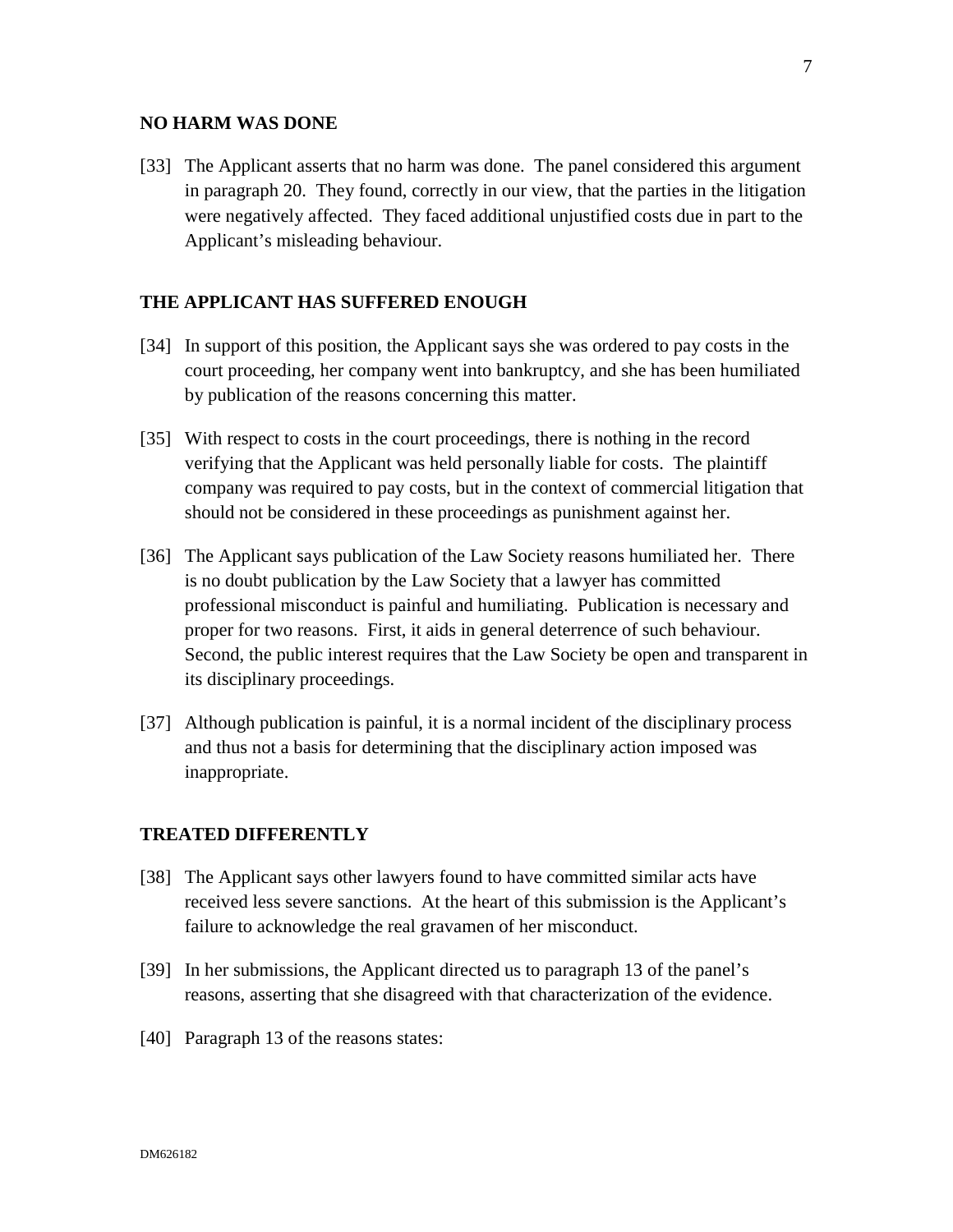The entire matter of the advantage to be gained by the Respondent is at the centre of this citation. It has now been conclusively determined that the misconduct for which the Respondent has been found responsible was motivated by her desire to protect a wasting inventory of fruit product. The Respondent sought to protect her financial stake in the outcome of the litigation, and in that process disregarded clear directions from the Court about the limits of her ability to seek redress.

- [41] In our view, the hearing panel was correct in this characterization of the Applicant's misconduct. The Applicant was found to have intentionally misled the Court while motivated by her financial interest.
- [42] The panel considered the range of penalties in other cases at paragraph 27 as follows:

The reported cases suggest that the penalty for misleading behaviour can be a fine or a period of suspension in the range from 30 to 90 days. The cases in which a fine was imposed are generally found to be situations where there is an explanation for the behaviour that suggests an absence of intent or a result from a mistake or misunderstanding. The longer periods of suspension were provided in those instances where there was particularly egregious misbehaviour or repeat instances of misleading behaviour.

- [43] In our view, it is clear that intentionally misleading with financial motivation requires a suspension in the range of 30 to 90 days. A 30 day suspension for this type of conduct is at the lower end of the range. However, it is our view that the hearing panel did identify the appropriate range and this sanction falls within it.
- [44] In our view, when one considers the proper characterization of the Applicant's misconduct, it is clear that she is not being treated differently from other lawyers who have committed similar misconduct.

## **LESS PUNITIVE APPROACH**

- [45] The Applicant suggests that a less punitive approach ought to have been taken by the Law Society. She says a conduct review would have been more helpful and more appropriate. The panel did not have the jurisdiction to consider such an approach nor do the Benchers on Review.
- [46] The decision whether to proceed by way of citation or by way of a conduct review is made by the Discipline Committee under Rule 4-4. A hearing panel, when